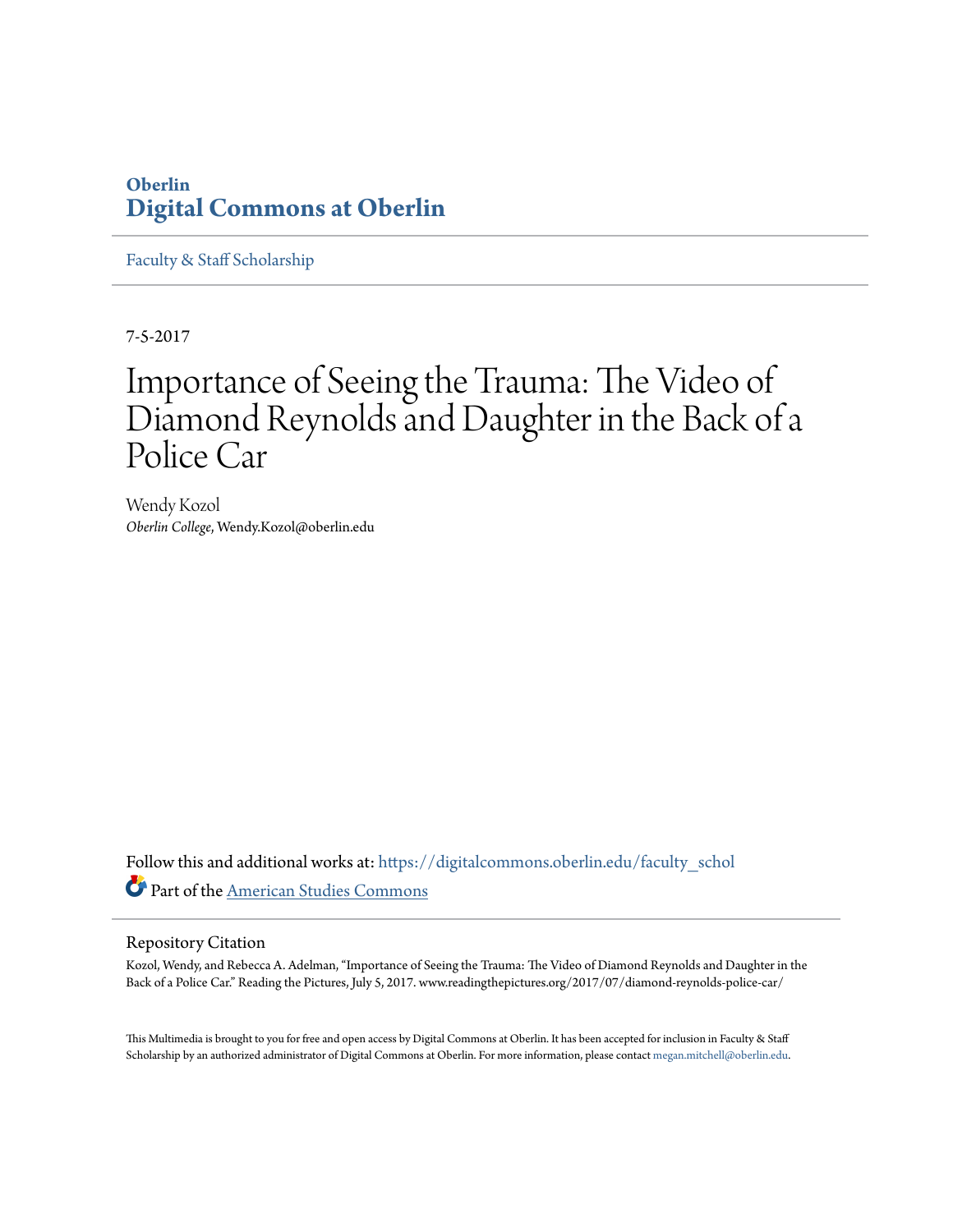Reading The Pictures is dedicated to the analysis of newsTphotdSwaintten Fedizionalg&suTube & receive our Week in Re-View email.

| 115 THET ICIDICO ID GEGICULCU ID GILGIJO OD DI IIC MU PIRALDO GILGIGIJO GALDO DI LODE OLI COLI VICENTITIC VIEW GILGII |       |            |       |                          |  |
|-----------------------------------------------------------------------------------------------------------------------|-------|------------|-------|--------------------------|--|
|                                                                                                                       | About | . Archives | Staff | Wed,<br><b>Oct</b><br>10 |  |
| Notes Salon                                                                                                           |       |            |       |                          |  |

• Previous

June 30, 2017

Health and Care: Our Social Media Roundup of the Week

1 Comments

• Next

July 7, 2017

Timely Paintings: World Leaders as Refugees

1 Comments

- Share
	- o Share on Twitter
	- o Share on Tumblr
	- o Share on Facebook
	- Email this Article

**July 5, 2017**

# **Importance of Seeing the Trauma: The Video of Diamond Reynolds and Daughter in Back of a Police Car**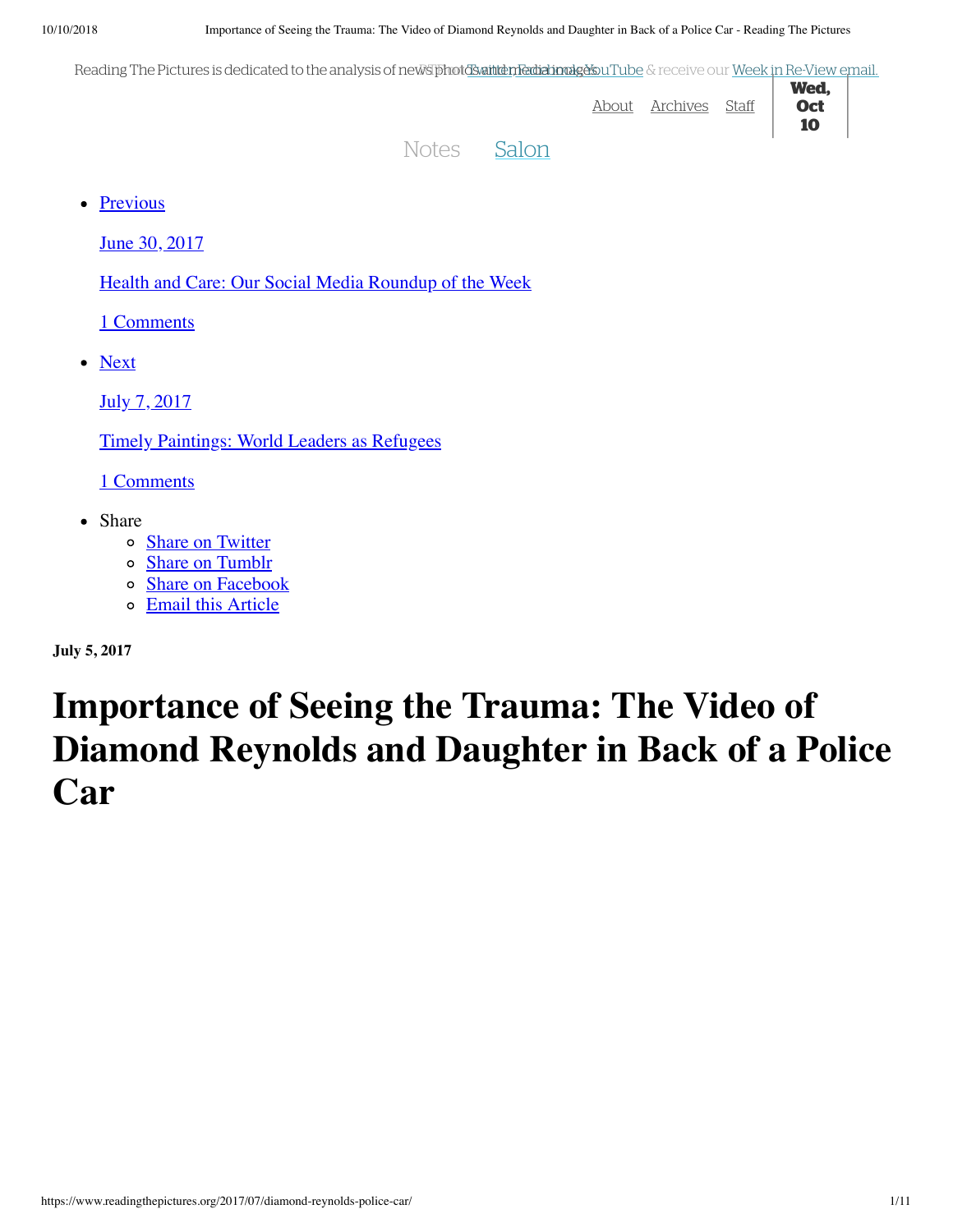

The Minnesota Bureau of Criminal Apprehension recently released a two-minute video of a four-year old African American girl in the back of a police cruiser attempting to comfort her handcuffed mother, Diamond Reynolds. This still shows the daughter with one hand on her mother's forehead and another stroking her hair. Throughout the video, they attempt to comfort and calm one another in turn. At one point, the little girl pleads: "Mom, please stop cussing and screaming 'cause I don't want you to get shooted."

The blurry black and white film creates a "live-action" documentary feel while the time code in the upper left corner reminds the viewer of the camera's role as a tool of surveillance. A persistent condition for African Americans, Reynolds and her daughter are here caught on camera as objects of the police gaze. This gaze from above also inserts the viewer into a scene of intimate violence – wherein a young child witnesses both the trauma of her father's death and the humiliation of her mother. Just moments earlier, the pair had witnessed the shooting of the girl's father, the mother's boyfriend, Philando Castile. This July 2016 case attracted national attention in part because Reynolds recorded and livestreamed her interactions with the police officer, Jeronimo Yanez, in the immediate aftermath of the shooting.

The video begins inside their car, inches from Castile's bloodied body, as Reynolds calmly tells her Facebook audience that they had been pulled over for a "busted tail light" when the officer shot and killed her boyfriend. She explains that Castile had been carrying a gun, legally, and surmises that the officer reacted to the sight of the weapon. Even as the officer yells hoarsely at her while pointing his gun into the car, Reynolds attempts to deescalate the situation and continues her narration.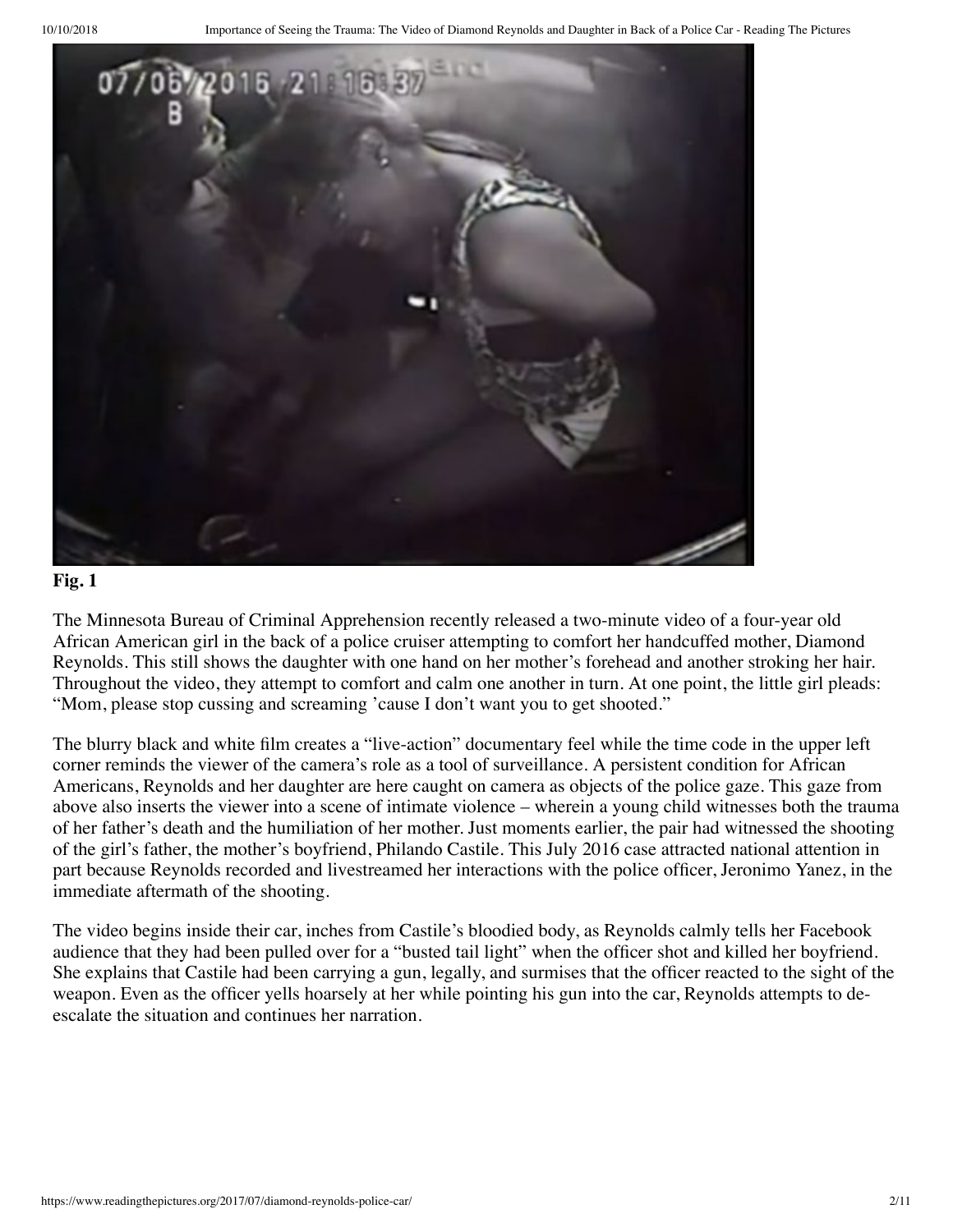

Racial profiling in this country has led inexorably towards violent encounters between the state and young black men. Although profiling of African American women attracts less attention in popular media, this newly released video demonstrates how police actions also target them.

In this second still, the daughter appears to be moving toward her mother, who holds a phone in a handcuffed hand while turned away in apparent distress. By contrast, the unseen police do not extend any sympathy to Reynolds, and only express perfunctory concern for her physical condition. Instead, they handcuffed her, effectively prohibiting her from calling family members or holding her child, and kept her and her daughter in the car for  $\frac{45 \text{ minutes}}{25}$  before driving them to the station for questioning.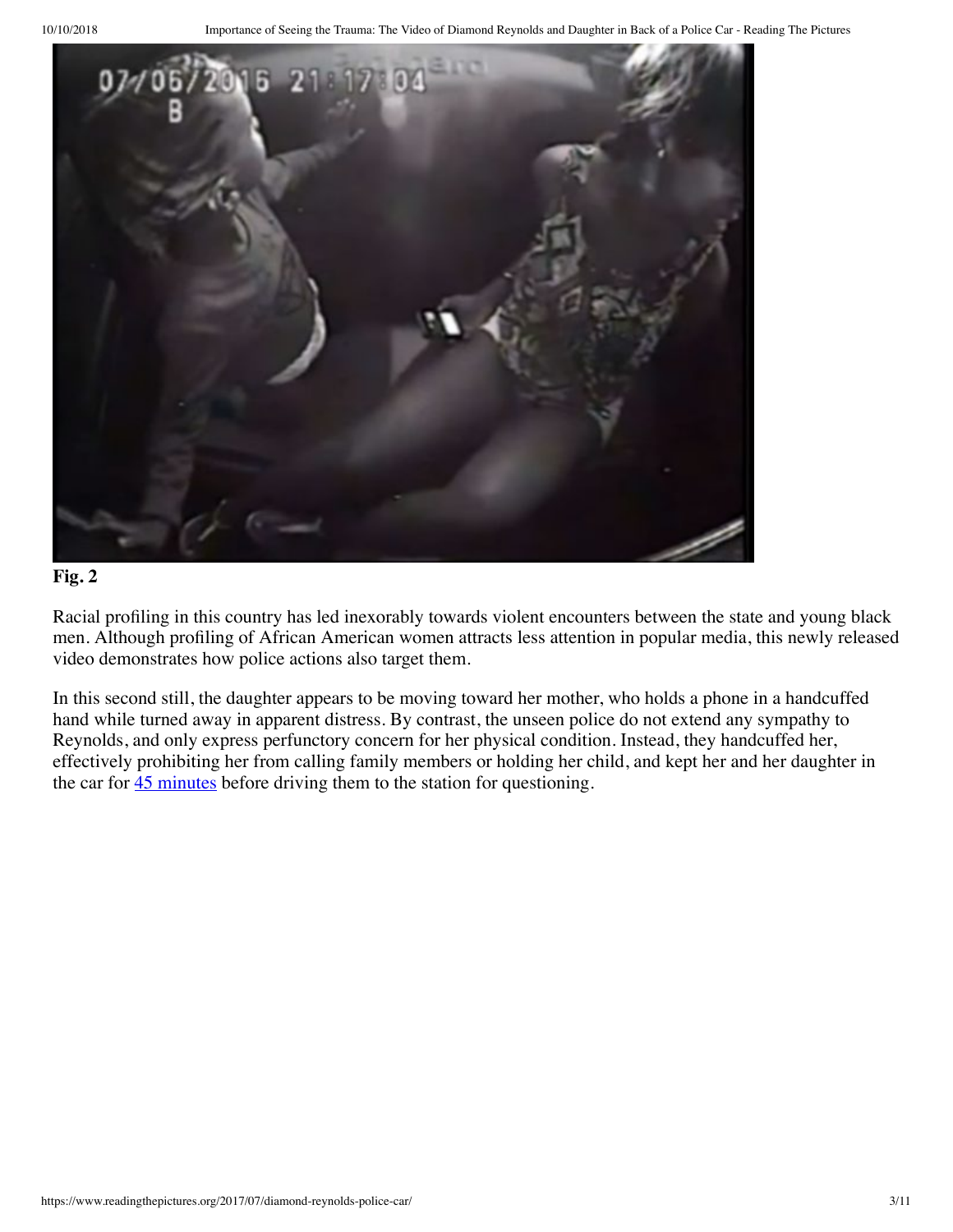

Reynolds' blackness forever reinforces her difference from idealized portrayals of white (married, middle-class) mothers, a difference that excludes her from the forms of compassion and deference that might otherwise be afforded to women with children.

This third still exemplifies the numerous moments in the video when the daughter hugs and kisses her mother; handcuffs keep Reynolds from reciprocating, and thus also from conforming to viewers' expectations about performances of maternal care.

Since slavery, as black feminists have long noted, popular stereotypes have historically characterized African American women as either the asexual Mammy whose love and care is directed solely towards white families; Jezebel, the black harlot who seduces white men and thus can't be raped; or Sapphire, the domineering and angry black woman who emasculates men. Nowhere is there room for the black mother who cares for her family. This history undoubtedly shapes viewers' perceptions of what transpires in the back of the police car, where Reynolds and her daughter must navigate between the horror they have just witnessed and the need to keep the situation from further endangering their lives.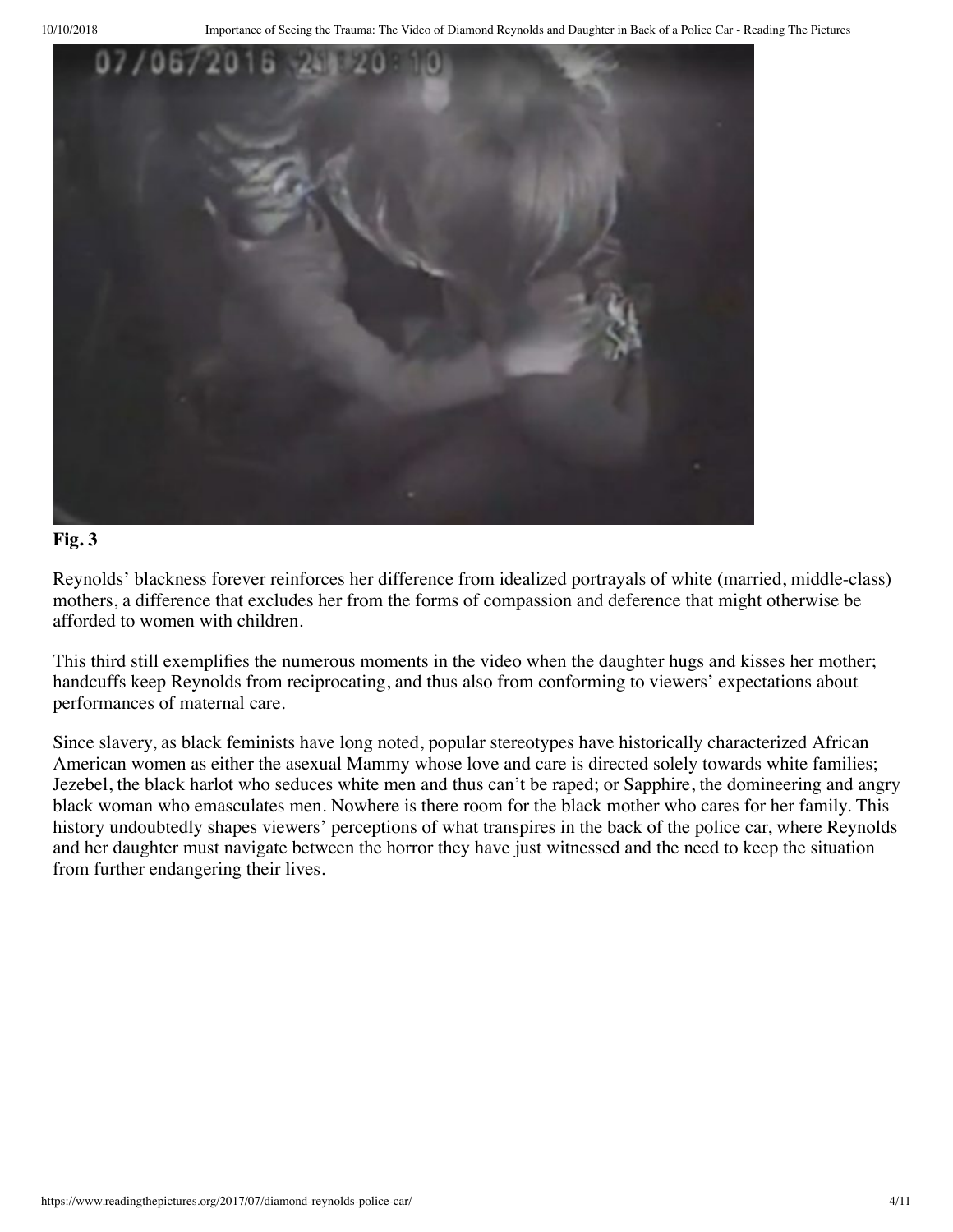

Compared to the **Facebook Live video** in which Reynolds described the immediate aftermath of Castile's shooting, the affects in the surveillance footage are muted overall. Early in the clip, she keens, she prays, she entreats her Facebook audience. Yet, her voice becomes level and respectful whenever she asks anything of the officer; he repeatedly answers by referring evasively to the imminent arrival of his supervisor.

This still visualizes the astonishing calm that pervades the police car, as Reynolds stares out the window and the daughter patiently sits back against the car seat. At one point, the young girl begins to sniffle, and Reynolds gently, preoccupied—tells her, "Don't cry, baby." Her daughter complies almost immediately.

Even more haunting is Reynolds's composed questioning of whether her boyfriend is dead. In the traumatized conditions of the killing's aftermath, she is caught in an in-between world that demands her submission to the state's deadly violence. She gives a deadpan answer when the officer asks her to confirm that neither she nor her daughter are hurt; she says that they're physically fine, but "mentally, I'm scarred forever." Through all of this, Reynolds must deal with logistics, as when she asks that the officer retrieve her phone charger or observes that she has to call Castile's mother. At one point, she makes a one-handed phone call and we hear it go to voicemail. This instantly-recognizable robotic voice ("Your call has been forwarded …") and familiar frustration are rendered surreal by the context in which they occur.

Omnipresent cameras—on cell phones, in surveillance systems, on police car dashboards, or the bodies of police officers themselves—have not appreciably changed the dynamics operative in these kinds of encounters. Indeed, despite the increase in the use of body cameras after Michael Brown's killing in Ferguson, MO in August 2014, the *New York Times* reported that videos from body cams and cellphones do not seem to provide juries with sufficient evidence of guilt beyond a reasonable doubt.

Notwithstanding the promise of cameras to capture the incontrovertible truth of such situations, in practice, juries and lawmakers have often greeted such images skeptically. For example, the beating of Rodney King caught on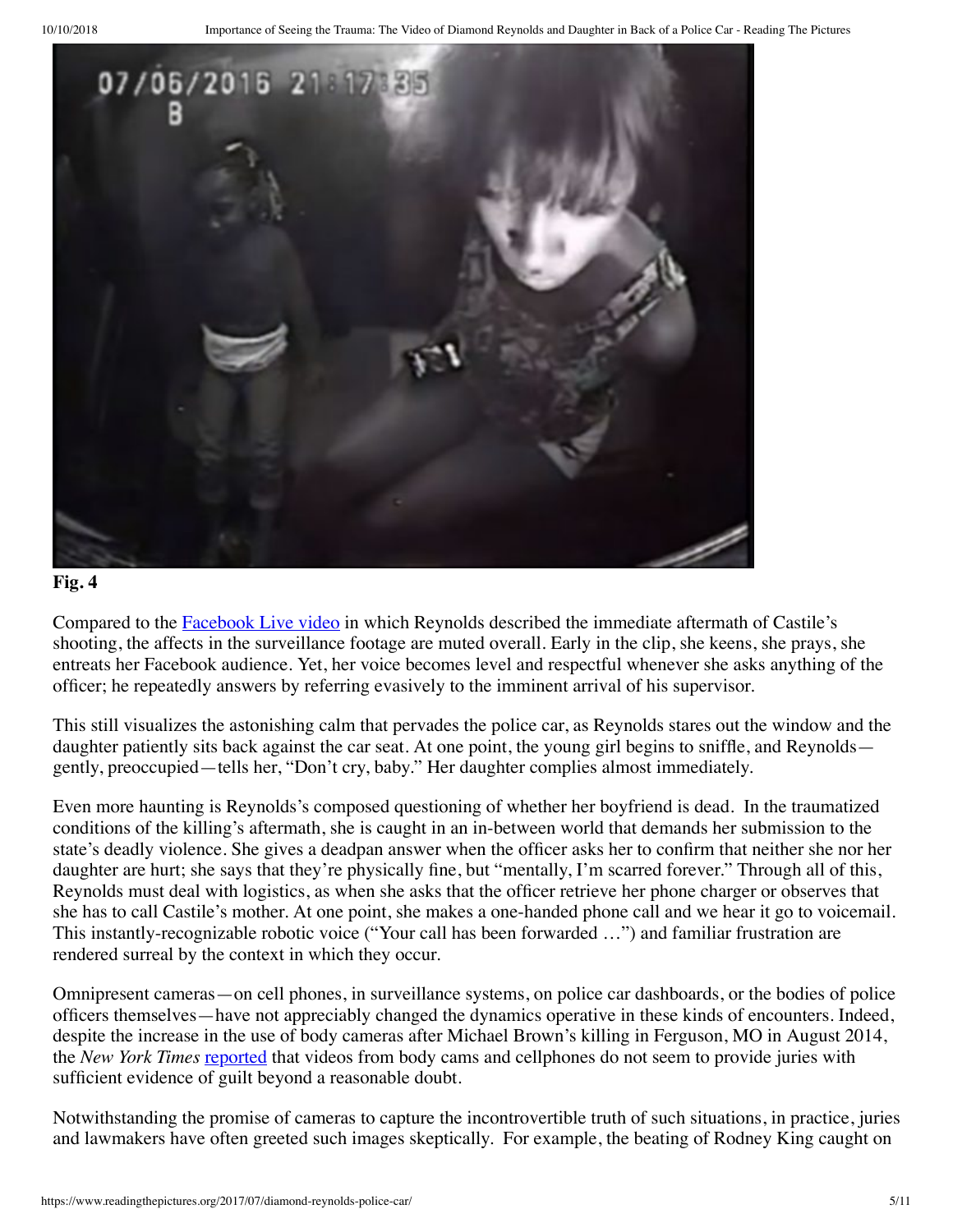10/10/2018 Importance of Seeing the Trauma: The Video of Diamond Reynolds and Daughter in Back of a Police Car - Reading The Pictures

camera was not enough to convince a jury of police brutality. This skepticism can be explained by widespread refusal to acknowledge the suffering of African-Americans or recognize it as lamentable.

Such disregard persists even in the face of graphic visual records, like the early-twentieth century postcards of lynchings or the open-casket photos of Emmett Till's body. Black activists like Ida B. Wells and Mamie Bradley utilized images of lynching to denounce practices of racial domination secured by violence and murder; yet too often photos of racial violence lose their evidentiary power in confrontations with entrenched systems of white supremacy. Moreover, images of black deaths, which circulate routinely on social media today, can implicate viewers in a voyeuristic gaze at suffering and subordination.

Just as racial profiling precluded the police officer from seeing Castile as anything other than a criminal (in an audio recording one police officer comments that Castile "looks more like one of our suspects, just 'cause of the wide-set nose"), photographic evidence in jury trials does not guarantee clear sight. One common strategy for extracting the 'truth' from a moving image is to break it down into single-frame stills, a technique that promises to show how the action unfolded moment by moment. Selective freeze-framing, however, can as readily bolster defense arguments as support prosecution claims; this occurred in the Rodney King trial, and again most recently, in the June 2017 acquittal of police officer Dominique Heaggan-Brown, who shot and killed Sylville K. Smith last August.

Despite the problem of circulating images of black suffering and death, visual culture has long been vital to antiracism activism, from anti-lynching campaigns to civil rights era protests of Jim Crow violence to Black Lives Matter. Reynolds herself recognizes the value of circulating images of racialized violence. In response to the release of the video, her lawyer, Larry Rogers, explained that she "had always wanted the world to see what happened to Philando, her and [her daughter]." Rogers further commented, "while the jury exonerated officer Yanez, I think the public sentiment is important. It's important for the public to see exactly what he did to Philando. It's important for the public to see the trauma he caused Diamond and her daughter." But there is a conundrum here. This trauma is made visible for the public by the technologies of the state that caused it, sanctioning the violence against Castile and disregarding the suffering of the people who loved him. Footage like this provides essential visual documentation of this harm, but delivers it only through the voyeuristic and objectifying frame of the surveillance camera.

-By Wendy Kozol and Rebecca A. Adelman

*Photos: Minnesota Bureau of Criminal Apprehension. Caption: Stills from video of Diamond Reynolds and her 4-year-old daughter as they sit in the back of a squad car shortly after the fatal shooting of Philando Castile. The video was captured on former St. Anthony police officer Jeronimo Yanez's dash cam and was released on June 20, 2017, after he was found not guilty of second-degree manslaughter and dangerous discharge of a firearm.*

#### **Like** 0

Tags: African-American women, dashcam video, Diamond Reynolds, Diamond Reynolds daughter squad car, Facebook Live, Jeronimo Yanez, Philando Castile, police brutality, race, racial profiling, Rebecca Adelman, Wendy Kozol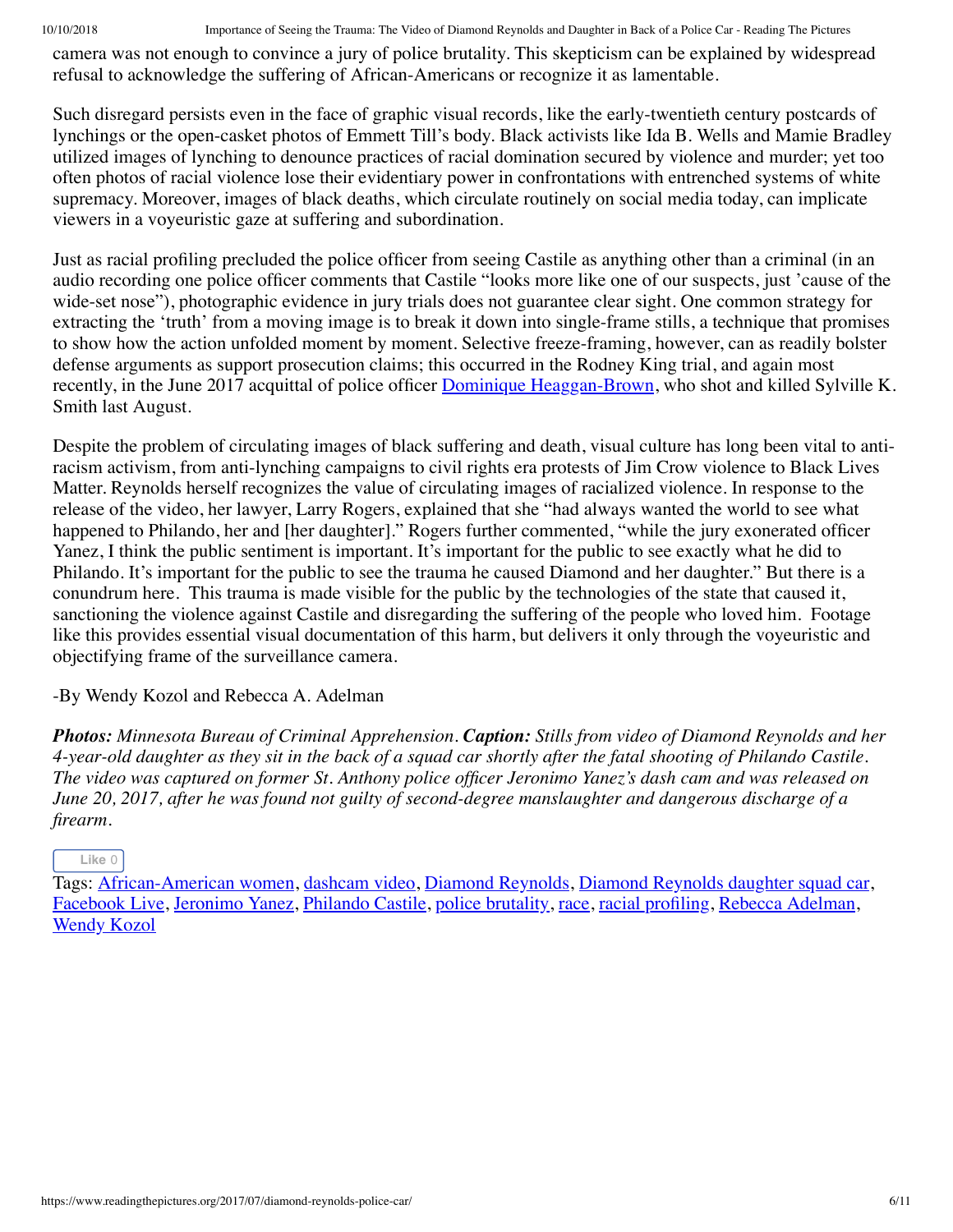10/10/2018 Importance of Seeing the Trauma: The Video of Diamond Reynolds and Daughter in Back of a Police Car - Reading The Pictures

|                       | 3 Comments<br><b>Reading the Pictures</b>                                                                                               |                          |                                                                                                    | Login $\sim$     |
|-----------------------|-----------------------------------------------------------------------------------------------------------------------------------------|--------------------------|----------------------------------------------------------------------------------------------------|------------------|
|                       | $\heartsuit$ Recommend 1 $\heartsuit$ Tweet                                                                                             | f Share                  |                                                                                                    | Sort by Oldest ~ |
|                       | Join the discussion                                                                                                                     |                          |                                                                                                    |                  |
|                       | <b>LOG IN WITH</b>                                                                                                                      | OR SIGN UP WITH DISQUS ? |                                                                                                    |                  |
|                       |                                                                                                                                         | Name                     |                                                                                                    |                  |
|                       | Stan B. · a year ago<br>$2 \wedge \vert \vee \cdot$ Reply $\cdot$ Share $\vee$                                                          |                          | How many centuries later and the killing, separation and bondage of family members still persists. |                  |
|                       | GeorgeMokray · a year ago<br>The state makes<br>snuff films<br>for the benefit of<br>its citizens.<br>$\wedge$ $\vee$ · Reply · Share › |                          |                                                                                                    |                  |
|                       | don fitzsimons · a year ago<br>Thanks for the follow through, Kozol and Adelman.<br>$\wedge$ $\vee$ . Reply · Share ›                   |                          |                                                                                                    |                  |
| $\boxtimes$ Subscribe |                                                                                                                                         |                          | <b>①</b> Add Disqus to your siteAdd DisqusAdd △ Disqus' Privacy PolicyPrivacy PolicyPrivacy        |                  |

#### **Sponsored Links**

DroneX Pro **This \$99 Drone Is The Most Amazing Invention In 2018**

#### **Doctor's New Discovery Makes Foot Calluses "Vanish"**

DermalMedix Skin Care

#### **Top Surgeon: How To Properly Flush Out Your Bowels**

Gundry MD

#### **She is the Most Stunning Female Marvel Character, But She's Not Alone**

Parentz Talk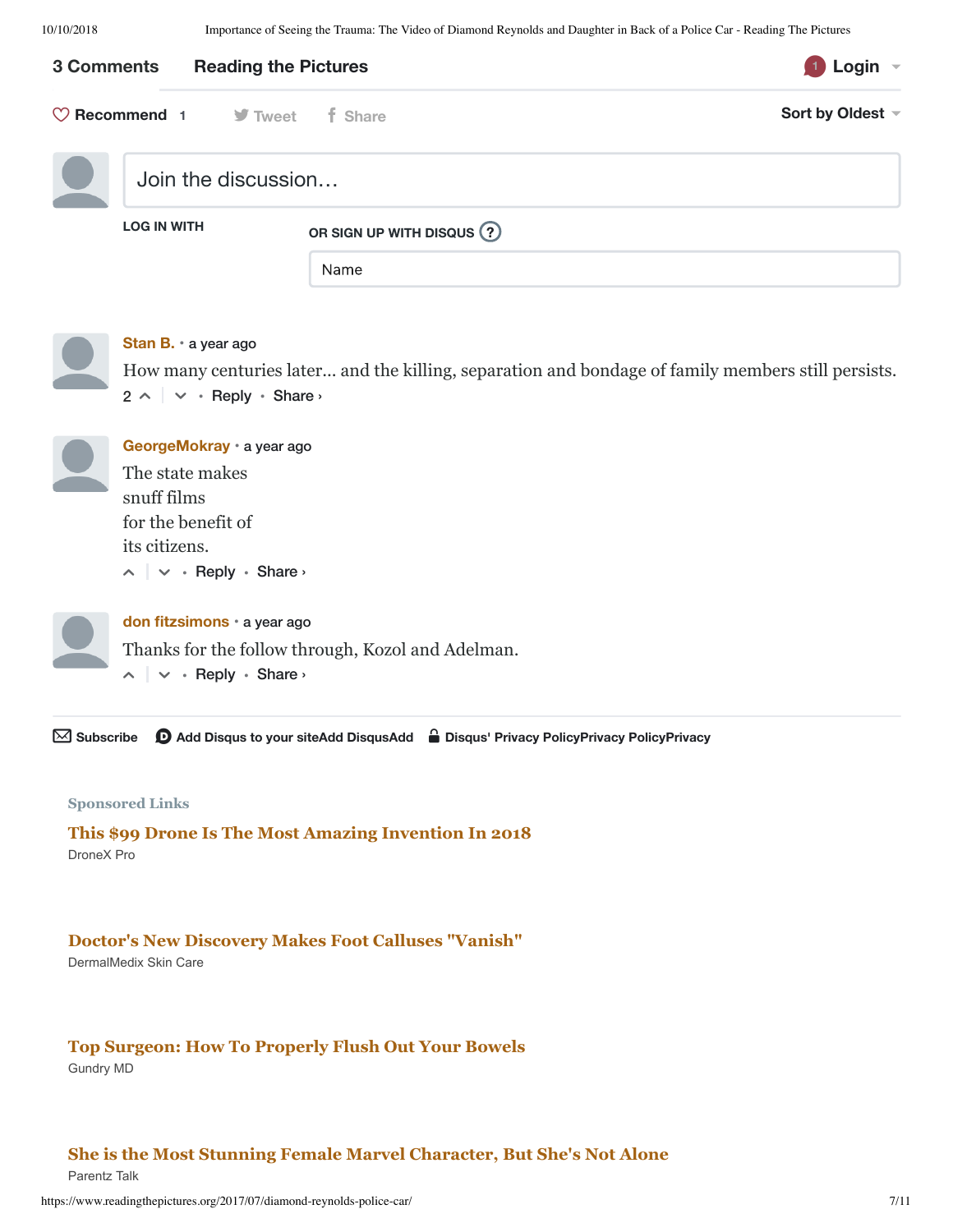#### **Enter Your Name, Wait 12 Seconds, Brace Yourself**

The Beacon by Truthfinder

#### **Ohio: Flight Attendant Reveals 1 Trick for Flying Cheap**

Travel Cheaters



## **TAMRON NEW**  $5 - 30$ <sub>mm</sub>  $F/2.8$  VC G2 Next Generation full-frame ultra-wideangle zoom



- Featured Posts
- **Most Popular**
- **Notes**

**May 25, 2018**

Royals, Massacres and the Korea Dance: Our Visual Roundup of the Week

**0 Comments**

**Notes**

**March 2, 2018**

High Caliber Meltdown: Our Visual Roundup of the Week

**0 Comments**

**Notes**  $\bullet$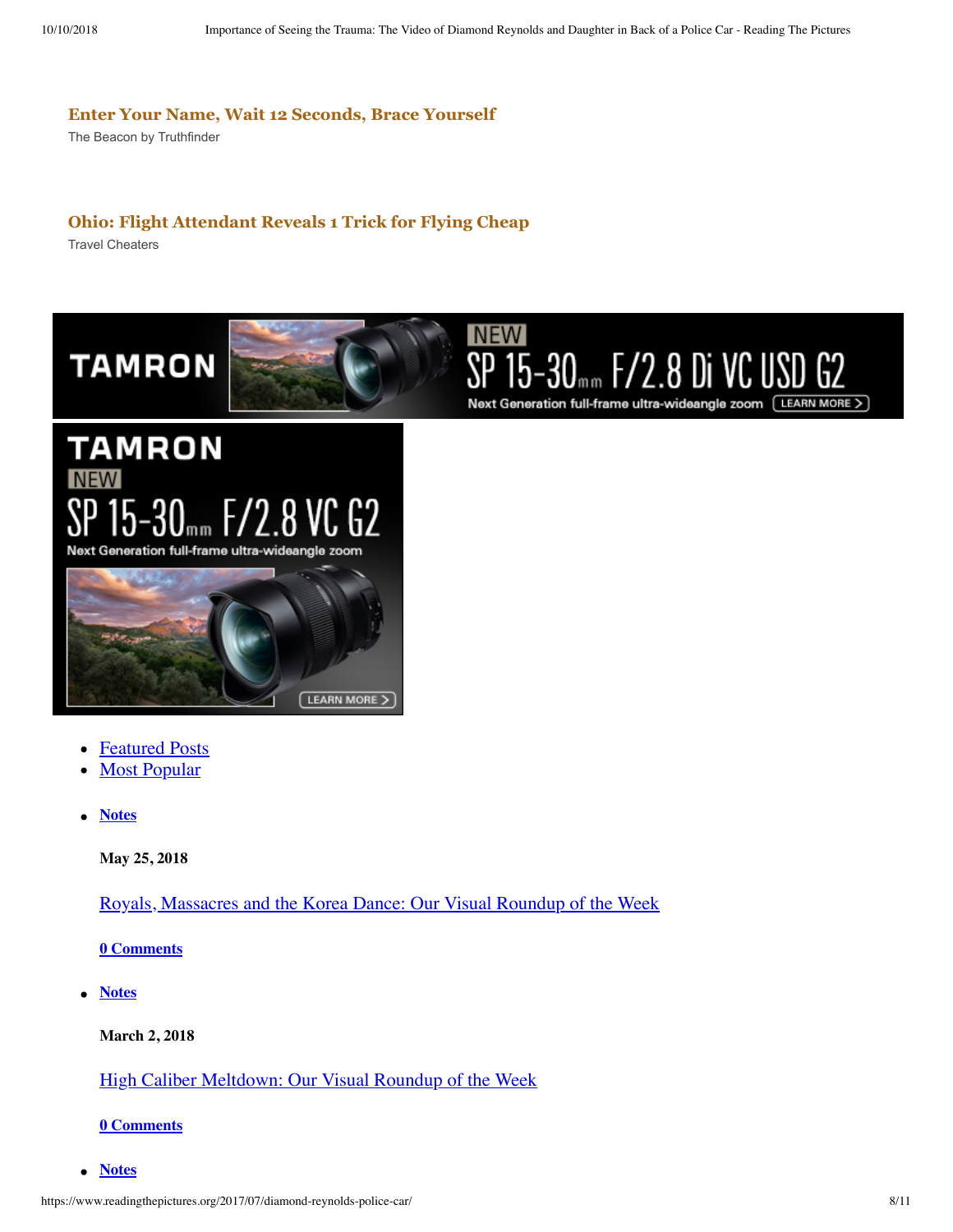**January 15, 2018**

On the New Yorker "Shithole" Cover, Among Others

**7 Comments**

**Notes**  $\bullet$ 

**September 29, 2018**

Our Top Kavanaugh Pics Starting from the Beginning

**2 Comments**

**Notes**

**October 1, 2017**

Reading the Pictures Salon: Michael Shaw and Pete Souza in Conversation at Photoville '17

**0 Comments**

 $\bullet$ **Notes**

**September 29, 2017**

Puerto Rico is Not a Country: Our Roundup of the Week

#### **1 Comment**

**Notes**

**August 24, 2017**

Phoenix Jesus: On Scott Mahaskey's Trump Rally Protest Photo

**3 Comments**

## Tweets by @bagnewsnotes

| в |         |  |
|---|---------|--|
|   | ading   |  |
|   |         |  |
|   | Picture |  |

**Formerly BagNews** @bagnewsnotes

BagNewsNotes is now ReadingThePictures. To continue following us on Twitter, you can now find us @readingthepix. Thanks!

Sep 8, 2015

## **Popular Topics**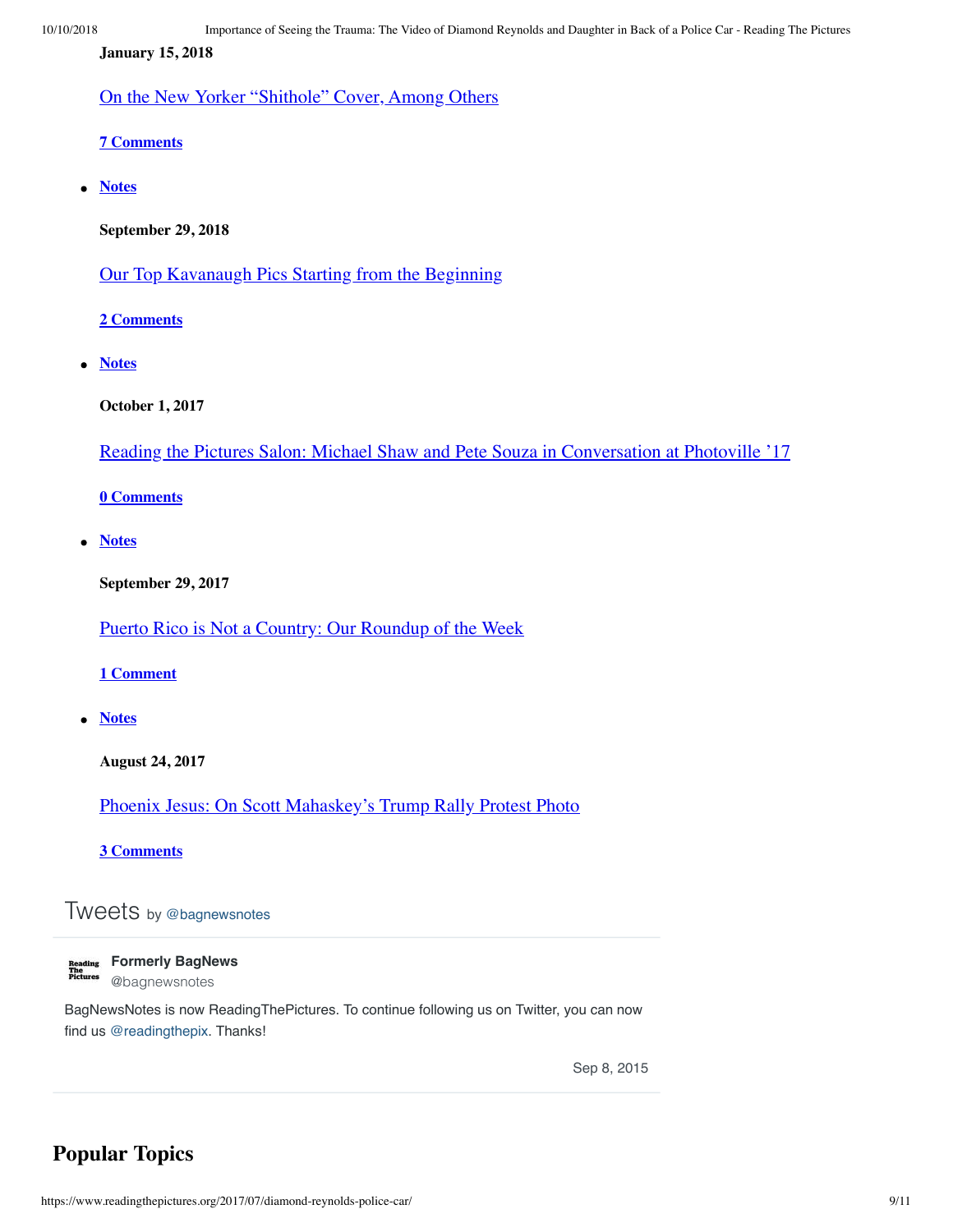- Photography/Photojournalism  $\bullet$
- Trump Elected  $\bullet$
- Media Focus
- Women and Gender Focus
- Protest Focus  $\bullet$
- Terror Focus  $\bullet$
- Race Focus  $\bullet$
- International Focus
- Twitter/Instagram Roundup  $\bullet$
- Chatting the Pictures  $\bullet$

#### **More topics »**

### **Donate**

\$  $\mathbf 0$ 

## **Select Payment Method**

|                      | $\bullet$ PayPal $\circ$ Offline Donation |  |  |
|----------------------|-------------------------------------------|--|--|
| <b>Personal Info</b> |                                           |  |  |
|                      |                                           |  |  |

| First Name * 2       | Last Name <sup>o</sup> |  |
|----------------------|------------------------|--|
| First Name           | Last Name              |  |
| Email Address * 2    |                        |  |
| <b>Email Address</b> |                        |  |
| Donate Now           |                        |  |

### Refresh Archives

## **Random Notes**

- $\bullet$
- $\bullet$
- 
- 
- 
- 
- 
- 
- 
- 
- 
- $\bullet$
- $\bullet$